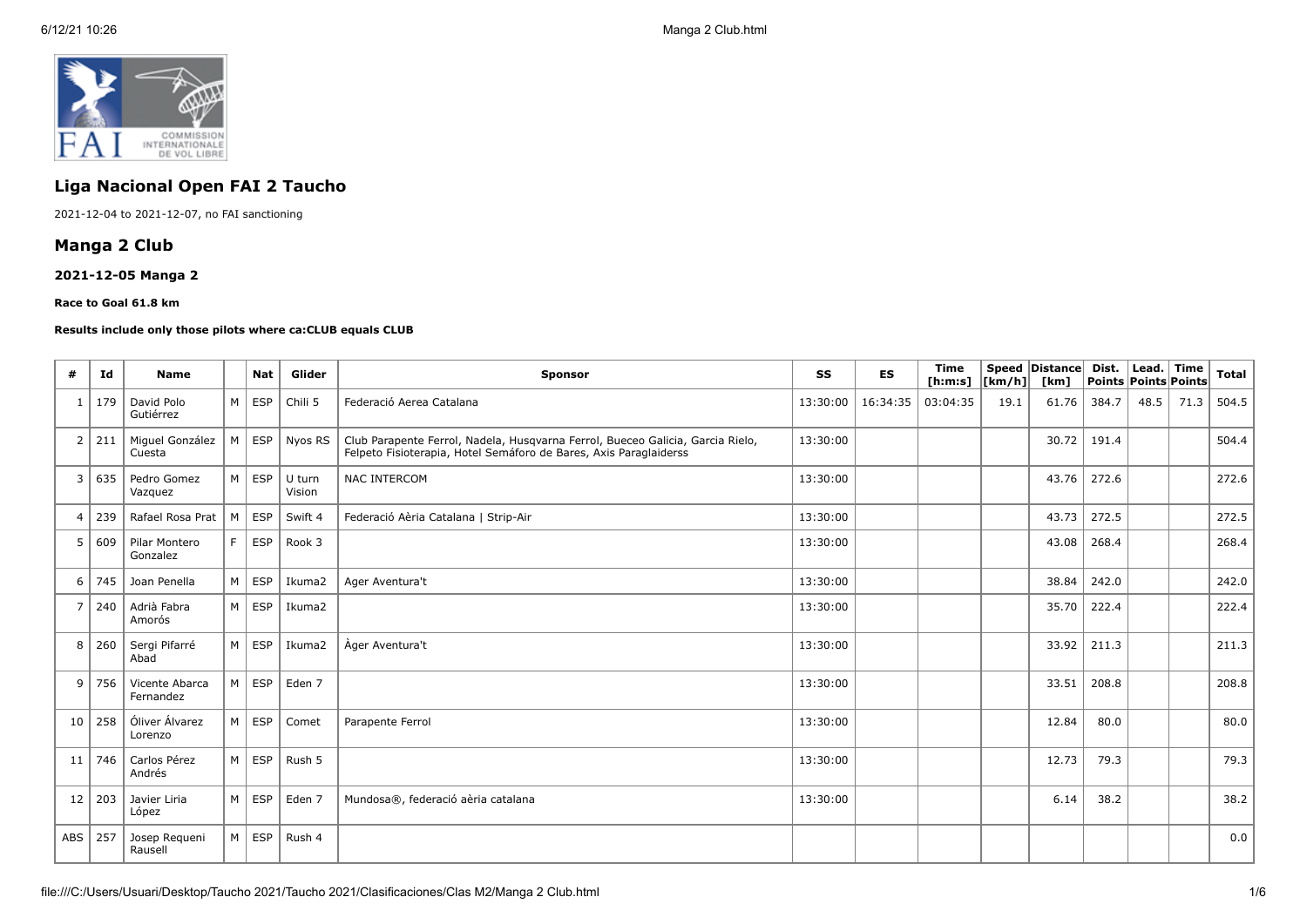#### **Task definition**

| No             | Leg Dist.        | Id     | <b>Radius</b> | Open  | Close | <b>Coordinates</b>           | <b>Altitude</b> |
|----------------|------------------|--------|---------------|-------|-------|------------------------------|-----------------|
| 1              | $0.0 \text{ km}$ | SD4076 | 400 m         | 12:30 | 15:00 | Lat: 28.14511 Lon: -16.73607 | 744 m           |
| 2 SS           | 1.4 km           | S08005 | 7000 m        | 13:30 | 17:30 | Lat: 28.06991 Lon: -16.72517 | 47 m            |
| 3              | 4.4 km           | S08005 | 4000 m        | 13:30 | 17:30 | Lat: 28.06991 Lon: -16.72517 | 47 m            |
| $\overline{4}$ | 13.6 km          | SD5057 | 9000 m        | 13:30 | 17:30 | Lat: 28.2491 Lon: -16.81792  | 550 m           |
| 5              | 22.3 km          | S00074 | 7000 m        | 13:30 | 17:30 | Lat: 28.09038 Lon: -16.64334 | 711 m           |
| 6              | 36.9 km          | SD5057 | 3000 m        | 13:30 | 17:30 | Lat: 28.2491 Lon: -16.81792  | 550 m           |
| $\overline{7}$ | 50.6 km          | S14095 | 500 m         | 13:30 | 17:30 | Lat: 28.13253 Lon: -16.70468 | 890 m           |
| 8              | 54.3 km          | SG2000 | 2000 m        | 13:30 | 17:30 | Lat: 28.09787 Lon: -16.75192 | 0 <sub>m</sub>  |
| q              | 57.3 km          | SG2000 | 5000 m        | 13:30 | 17:30 | Lat: 28.09787 Lon: -16.75192 | 0 <sub>m</sub>  |
| 10 ES          | 60.3 km          | SG2000 | 2000 m        | 13:30 | 17:30 | Lat: 28.09787 Lon: -16.75192 | 0 <sub>m</sub>  |
| 11             | 61.8 km          | SG2000 | 500 m         | 13:30 | 17:30 | Lat: 28.09787 Lon: -16.75192 | 0 <sub>m</sub>  |

#### **Notes**

| Ιd | Name                                | <b>Note</b> |  |  |
|----|-------------------------------------|-------------|--|--|
|    | 257 Josep Requeni Rausell   Ausente |             |  |  |

### **Penalties**

*Note: % penalty is used to calc penalty as a % of total score. Both types can be combined. None affect the scoring of other pilots.*

| Ιd | Name                         |    | % penalty points penalty | Reason                             |
|----|------------------------------|----|--------------------------|------------------------------------|
|    | 211   Miguel González Cuesta | 0% |                          | -313   Bonus for helping in rescue |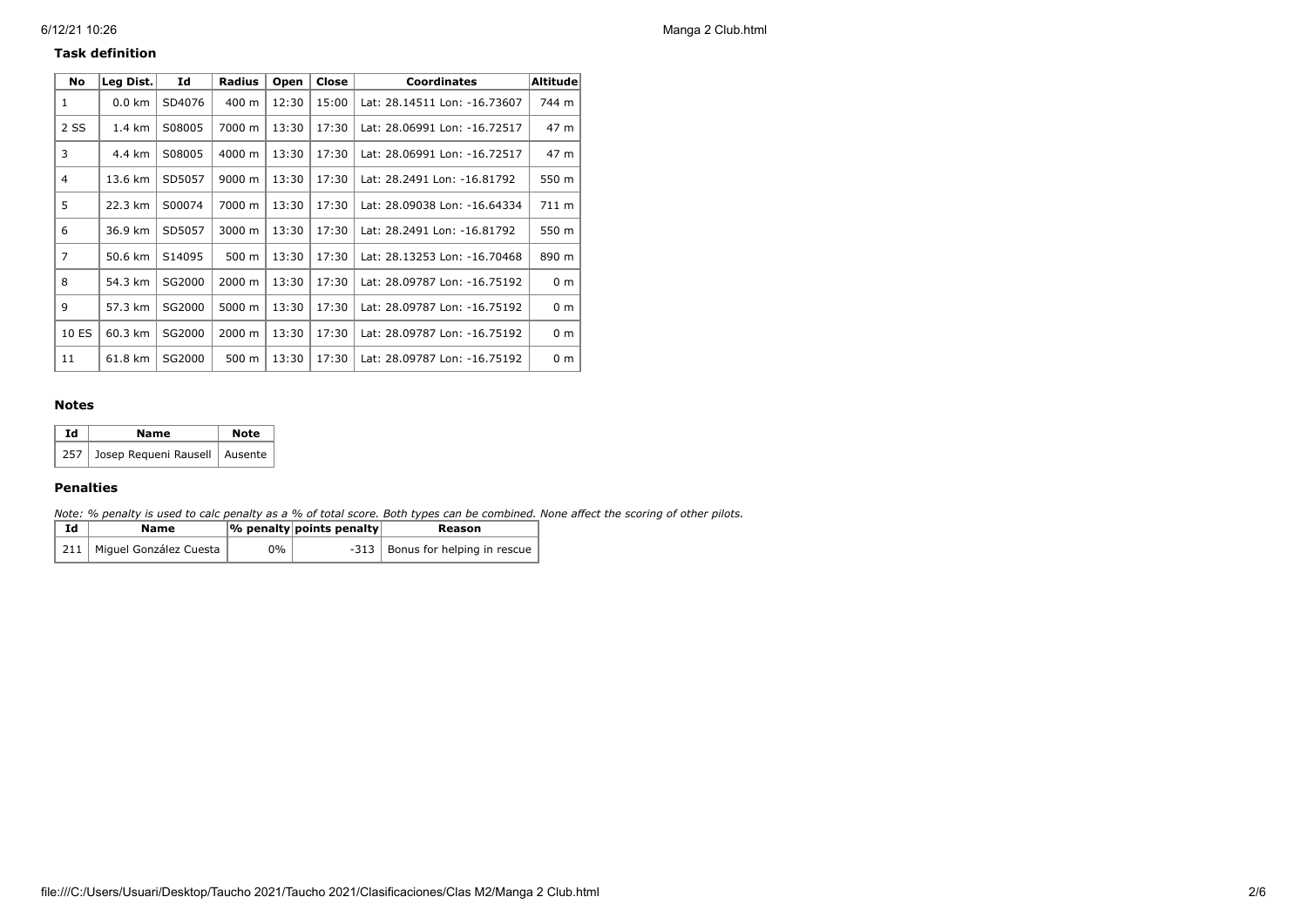6/12/21 10:26 Manga 2 Club.html

**Pilots not yet processed (NYP)**

**Id Name**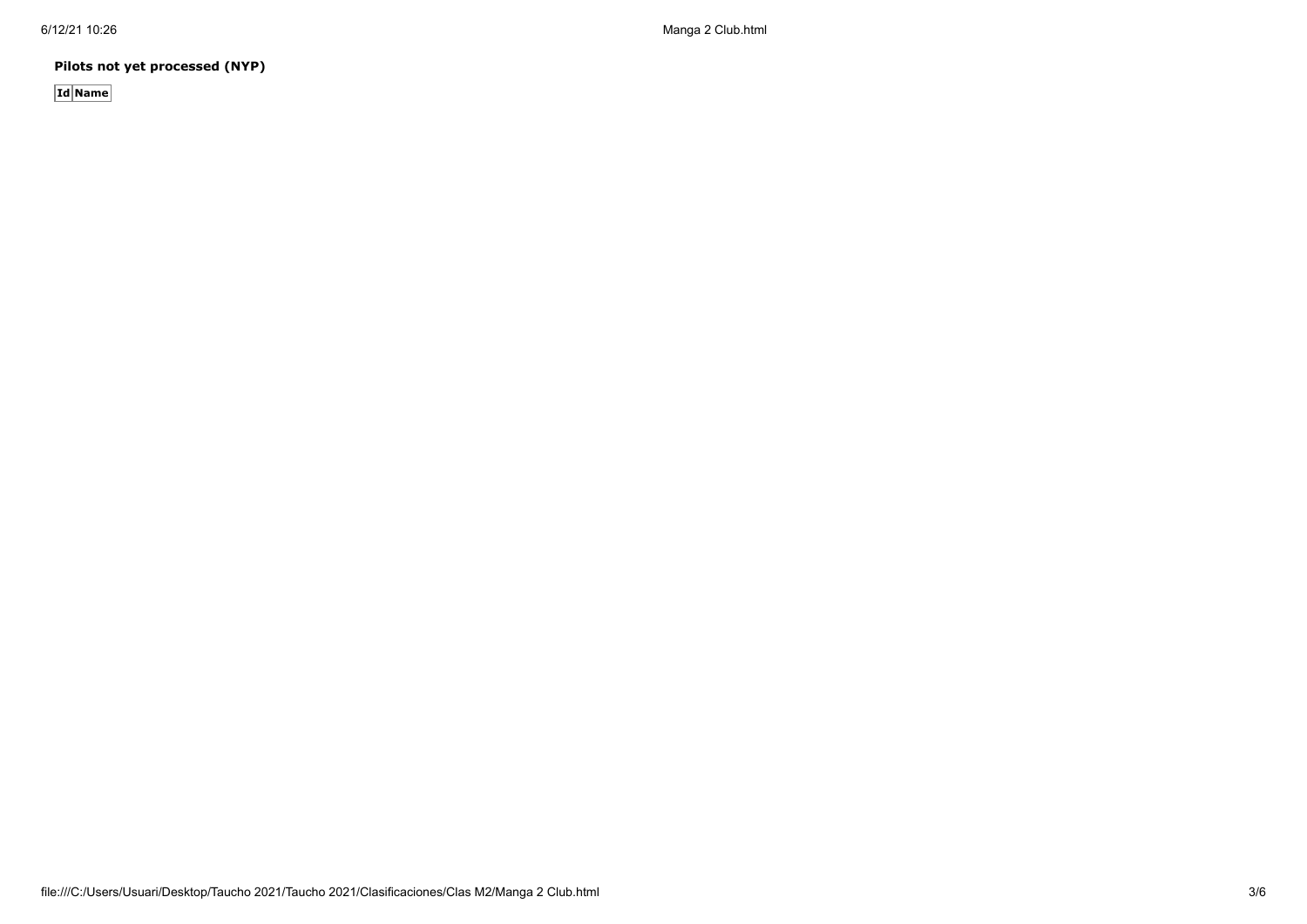#### **Task statistics**

| param                           | value                |
|---------------------------------|----------------------|
| ss distance                     | 58.802               |
| task_distance                   | 61.756               |
| launch to ess distance          | 60.256               |
| no_of_pilots_present            | 96                   |
| no_of_pilots_flying             | 95                   |
| no_of_pilots_lo                 | 38                   |
| no of pilots reaching nom dist  | 74                   |
| no_of_pilots_reaching_es        | 57                   |
| no_of_pilots_reaching_goal      | 57                   |
| sum_flown_distance              | 4696.271             |
| best_dist                       | 61.756               |
| best_time                       | 1.9417               |
| worst_time                      | 3.3833               |
| qnh_setting                     | 1013.25              |
| no_of_pilots_in_competition     | 98                   |
| no_of_pilots_landed_before_stop | 0                    |
| sum_dist_over_min               | 4316.271             |
| sum_real_dist_over_min          | 4316.271             |
| sum_flown_distances             | 4696.271             |
| best_real_dist                  | 61.756               |
| last_finisher_start_time        | 2021-12-05T13:30:00Z |
| last start time                 | 2021-12-05T13:30:00Z |
| first_start_time                | 2021-12-05T13:30:00Z |
| first_finish_time               | 2021-12-05T15:26:30Z |
| max_time_to_get_time_points     | 3.3351               |
| goalratio                       | 0.6                  |
| arrival_weight                  | 0                    |
| departure_weight                | 0                    |
| leading_weight                  | 0.162                |
| time_weight                     | 0.4533               |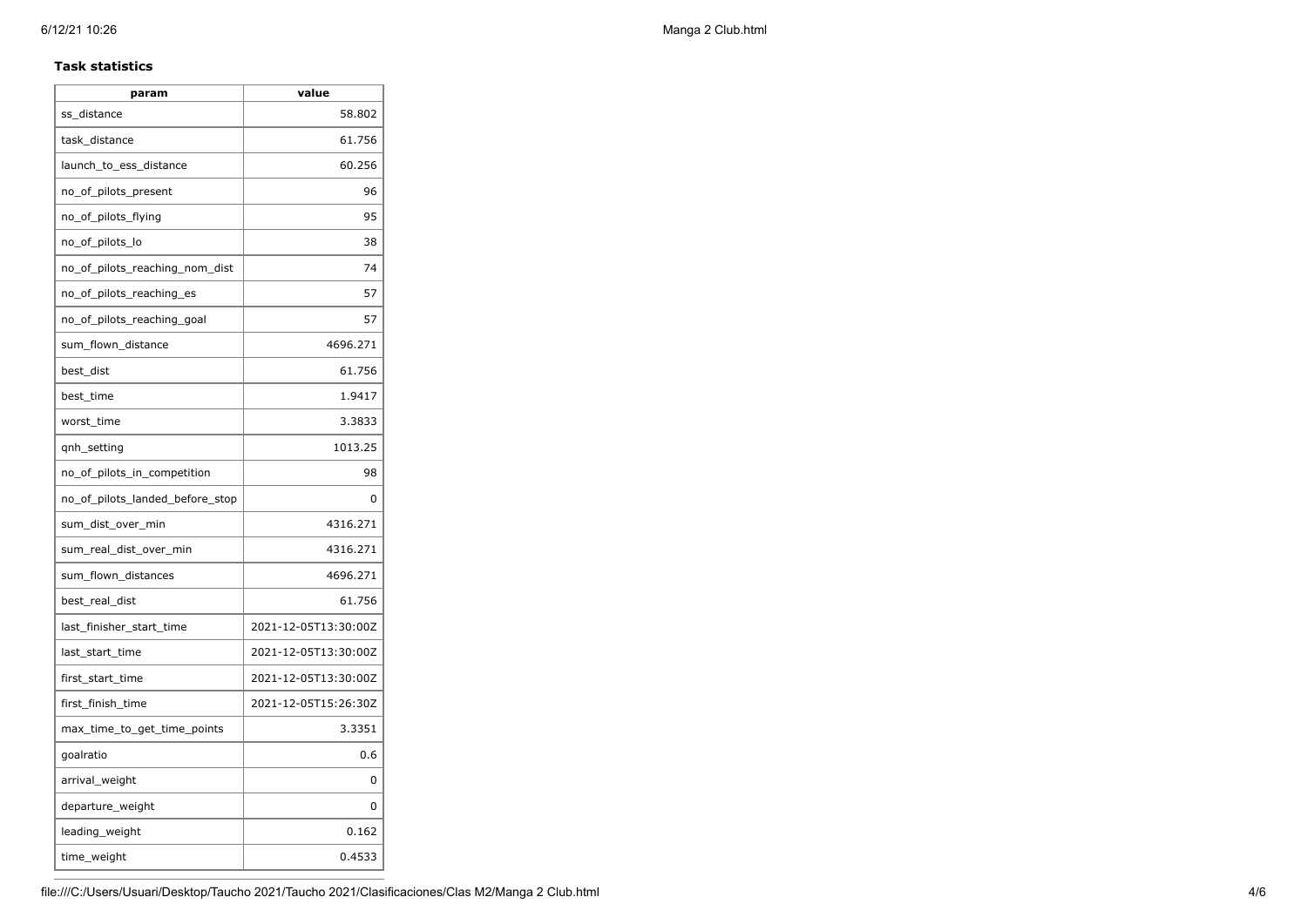| param                        | value   |
|------------------------------|---------|
| distance_weight              | 0.3847  |
| smallest_leading_coefficient | 1.2206  |
| available_points_distance    | 384.736 |
| available_points_time        | 453.264 |
| available_points_departure   | 0       |
| available points leading     | 162     |
| available_points_arrival     | 0       |
| time_validity                | 1       |
| launch_validity              | 1       |
| distance_validity            | 1       |
| stop_validity                | 1       |
| day_quality                  | 1       |
| ftv_day_validity             | 0.9956  |
| time_points_stop_correction  | 0       |

# **Scoring formula settings**

| param                                        | value    |
|----------------------------------------------|----------|
| id                                           | GAP2020  |
| use_distance_points                          | 1        |
| use time points                              | 1        |
| use_departure_points                         | 0        |
| use_leading_points                           | 1        |
| use arrival position points                  | 0        |
| use_arrival_time_points                      | 0        |
| time points if not in goal                   | 0        |
| jump_the_gun_factor                          | $\Omega$ |
| jump_the_gun_max                             | 0        |
| use_1000_points_for_max_day_quality          | $\Omega$ |
| normalize_1000_before_day_quality            | 0        |
| time_validity_based_on_pilot_with_speed_rank | 1        |
| bonus gr                                     | 4        |
| no_pilots_in_goal_factor                     | 0.8      |